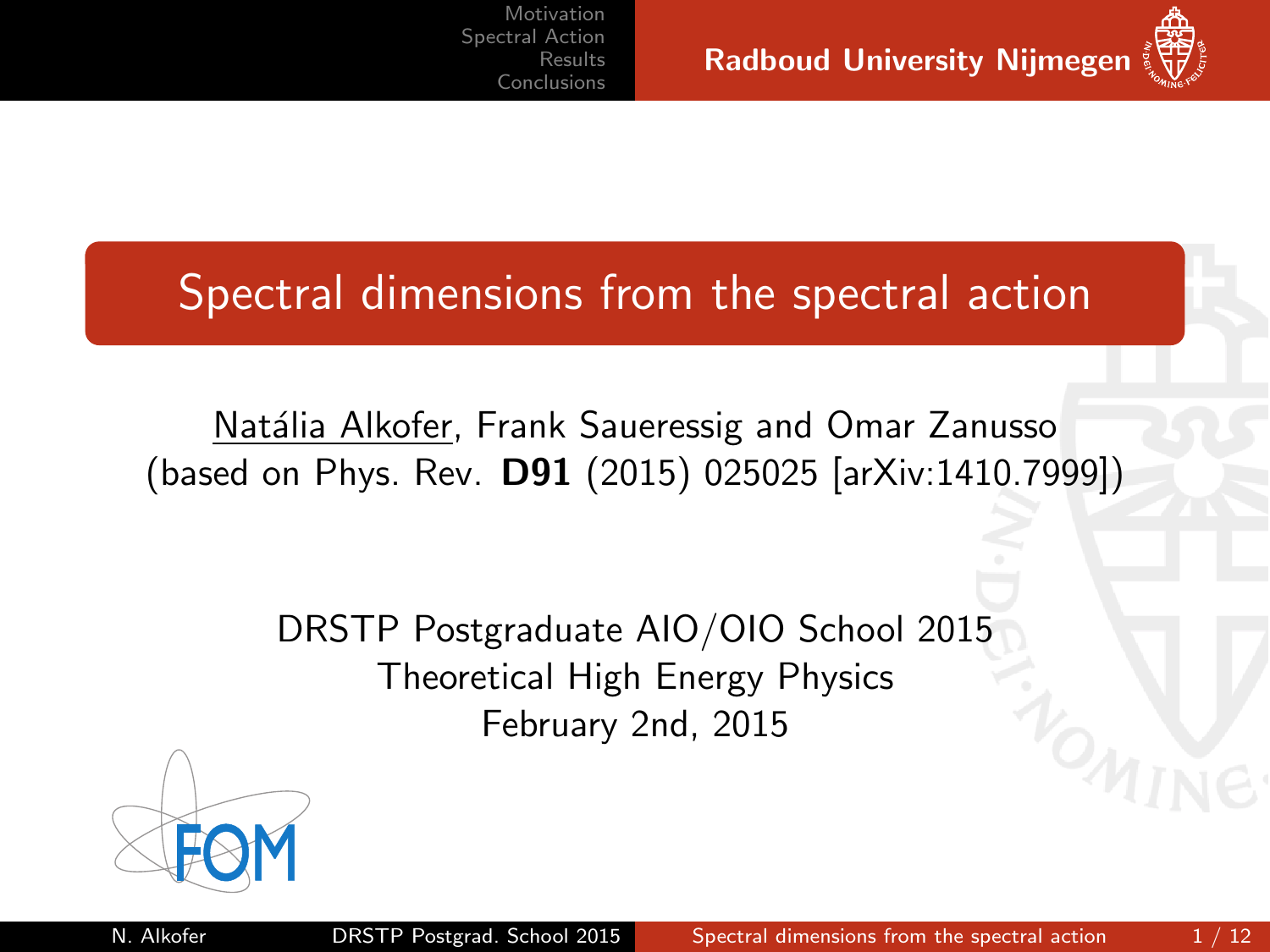<span id="page-1-0"></span>

# **Motivation**

### Is there spontaneous Dimensional Reduction in Short-Distance Quantum Gravity?

Important question in Quantum Gravity: Structure of space-time at very short distances?

When lowering the distance scale / increasing the energy scale

- number of dimensions increases (as e.g. in the ADD model)?
- number of dimensions decreases (as e.g. in QEG or CDT)?
- volumes and areas become quantised (as e.g. in QLG)?
- space-time becomes discrete (as in the work presented here)?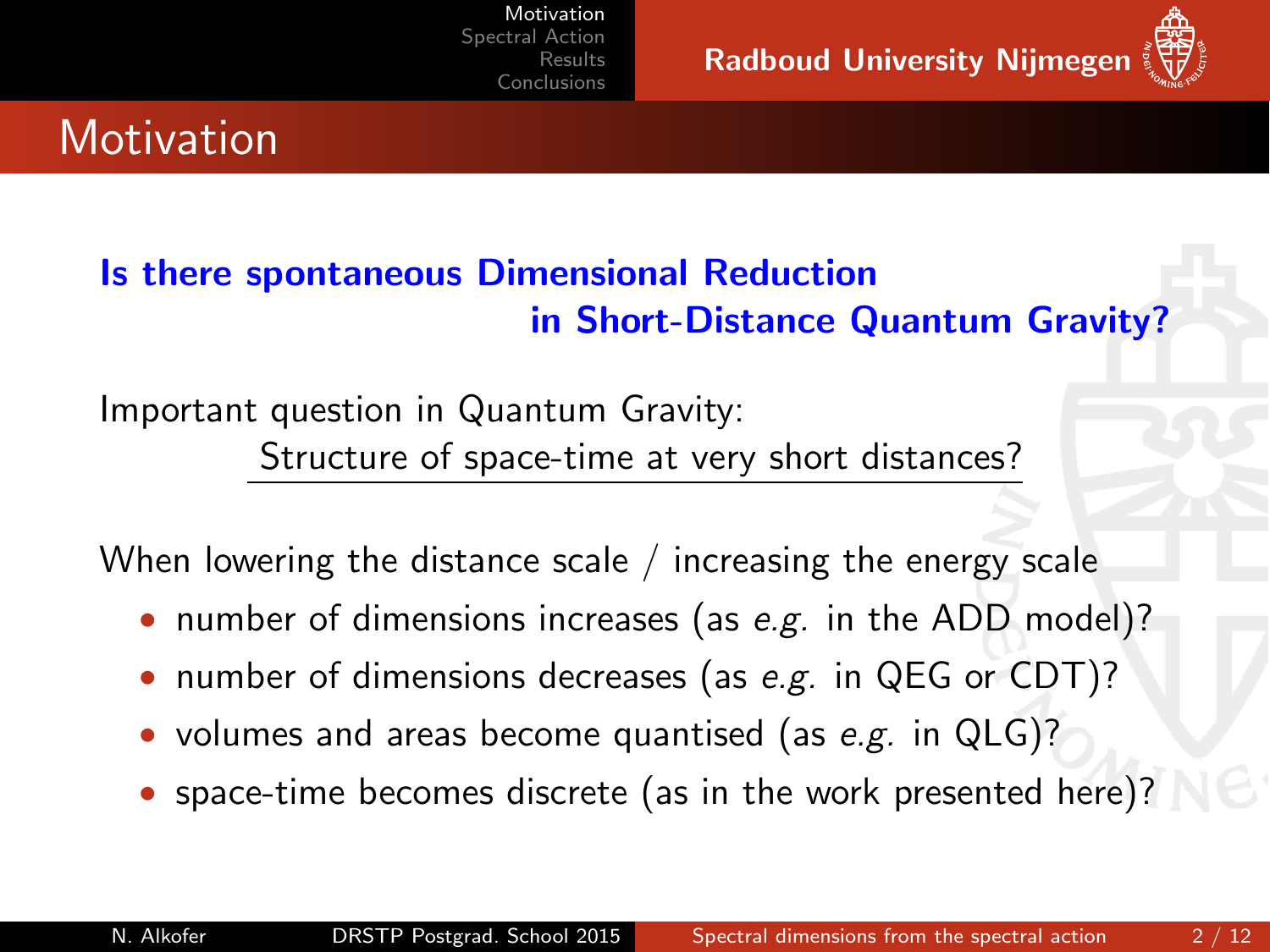

# **Motivation**

### Fractal-like properties of a space(-time):

- Haussdorff dimension
	- Determined by  $# N$  of balls necessary to cover a set of points:  $\mathsf{N}(R)\propto 1/R^D$
	- Real line:  $N(R) \propto 1/R$  ( $D = 1$ ) but coast of England:  $D \approx 1.2$
- Spectral dimension  $D_{s}$ 
	- Consider diffusion of scalar test particle on some manifold
	- Average return probability  $P$  "feels" space-time dimension
	- $\mathcal{P} \propto \mathcal{T}^{-D_\mathcal{S}/2}$  with (fictitious) diffusion time  $\mathcal{T}$ √
	- $\tau \leftrightarrow$  resolution scale  $\mu \propto 1/2$ T
	- Can be calcuated from (classical or quantum) propagator
- Spectral dimension  $=$  Hausdorff dim. of momentum space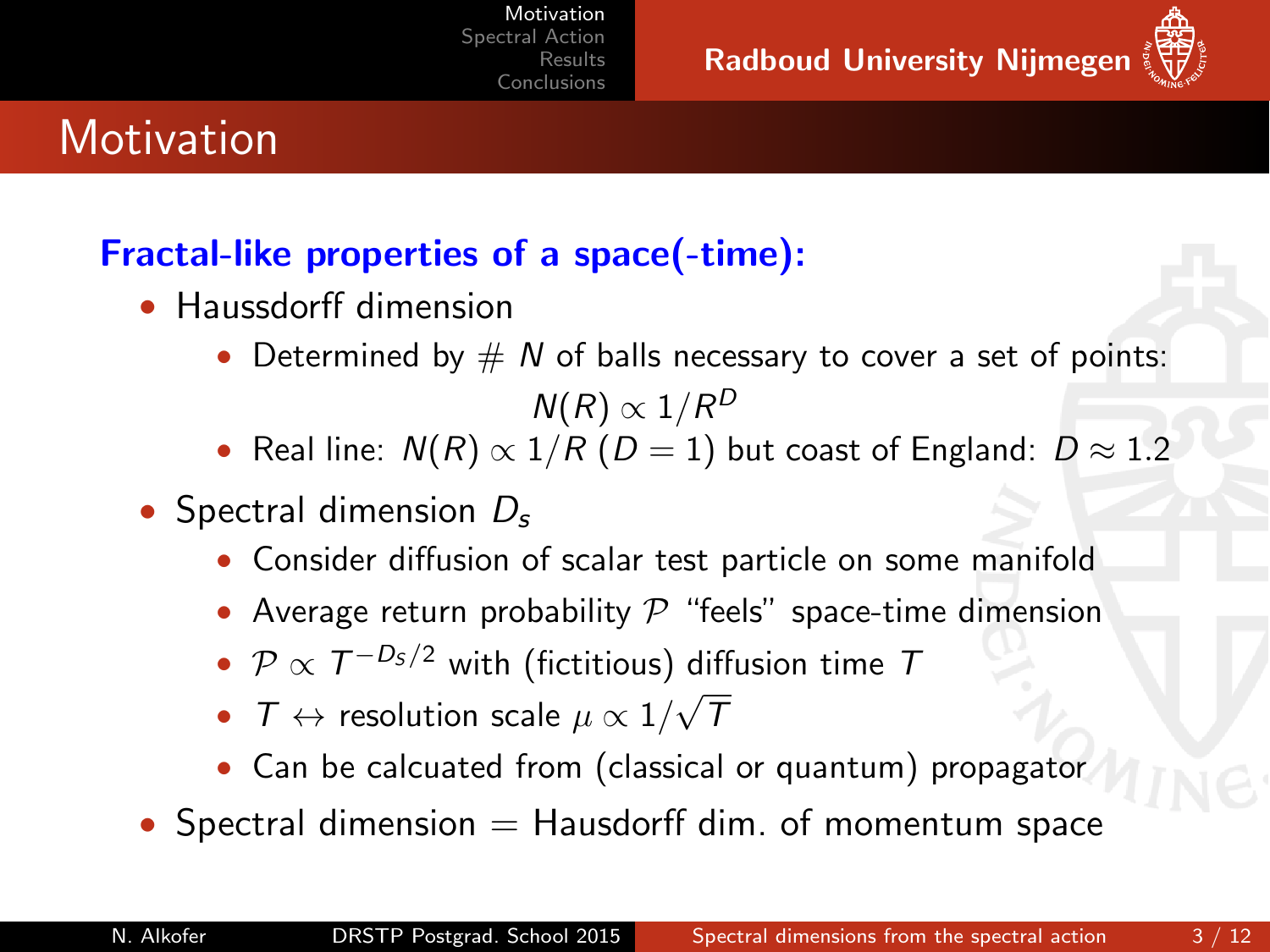



# **Motivation**

### Heuristic picture for the concept of a spectral dimension:

- Ping-pong ball sees three dimensions  $\odot$
- Table-football ball sees two dimensions  $?$  $@?$

 $\implies$  Interactions change the spectral dimension  $\odot$ !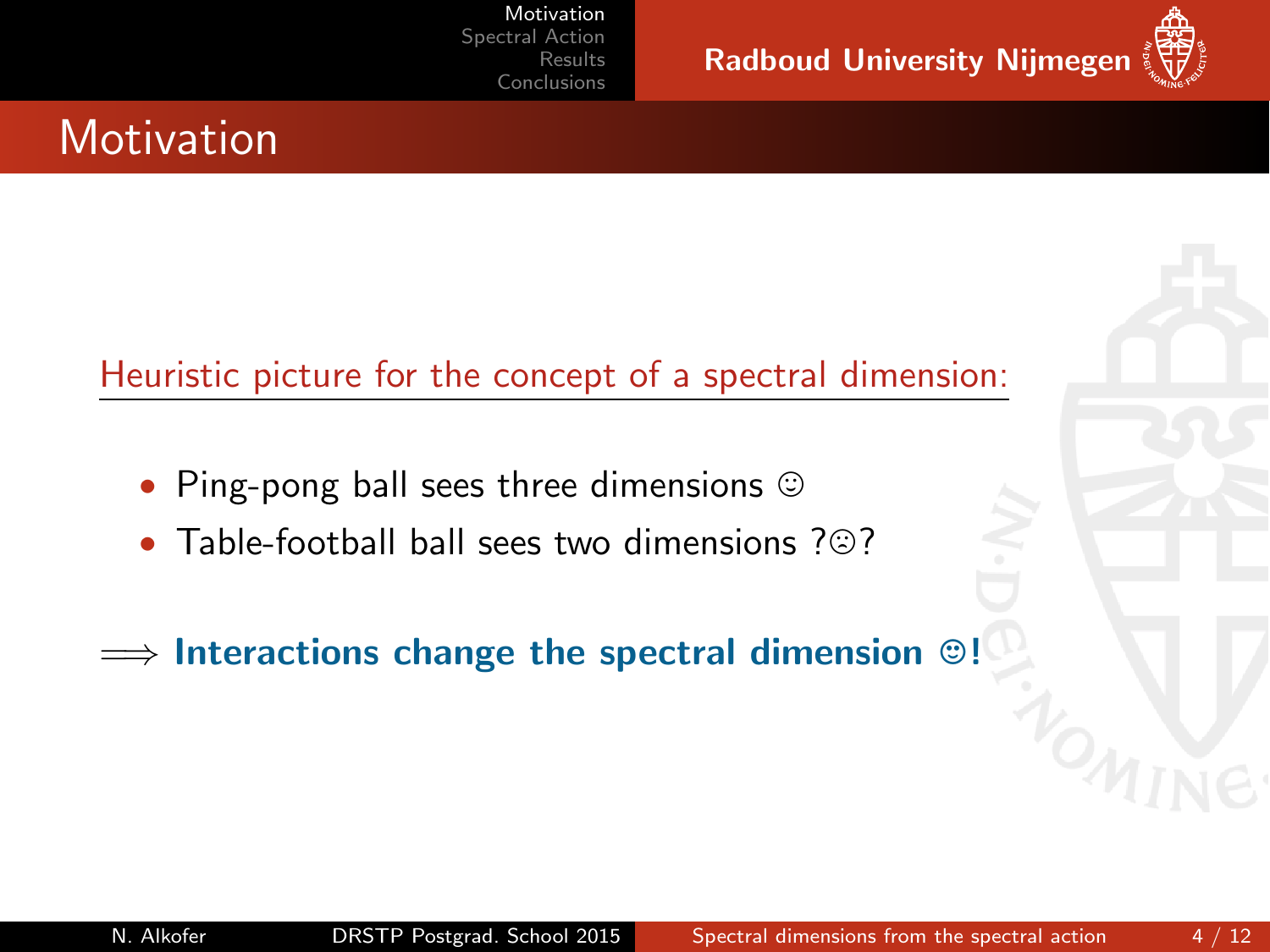Radboud University Nijmegen



# **Motivation**

### Spectral dimension near and beyond Planck scale:

Several ansätze for Quantum Gravity suggest  $D_s = 2!$ 

Seen in

Causal Dynamical Triangulation & Asympt. Safe Gravity, arguments given for

Loop Quantum Gravity, Hořava-Lifshitz gravity & ...

[S. Carlip, talk in Petrópolis 2012 [arXiv:1207.4503] and arXiv:0909.3329]

### Is the value  $D<sub>S</sub> = 2$  in the UV generic for

all approaches to Quantum Gravity?

#### Here:

Calculate the (classical) spectral dimension for Connes' non-commutative (resp., almost commutative) geometry at short distances.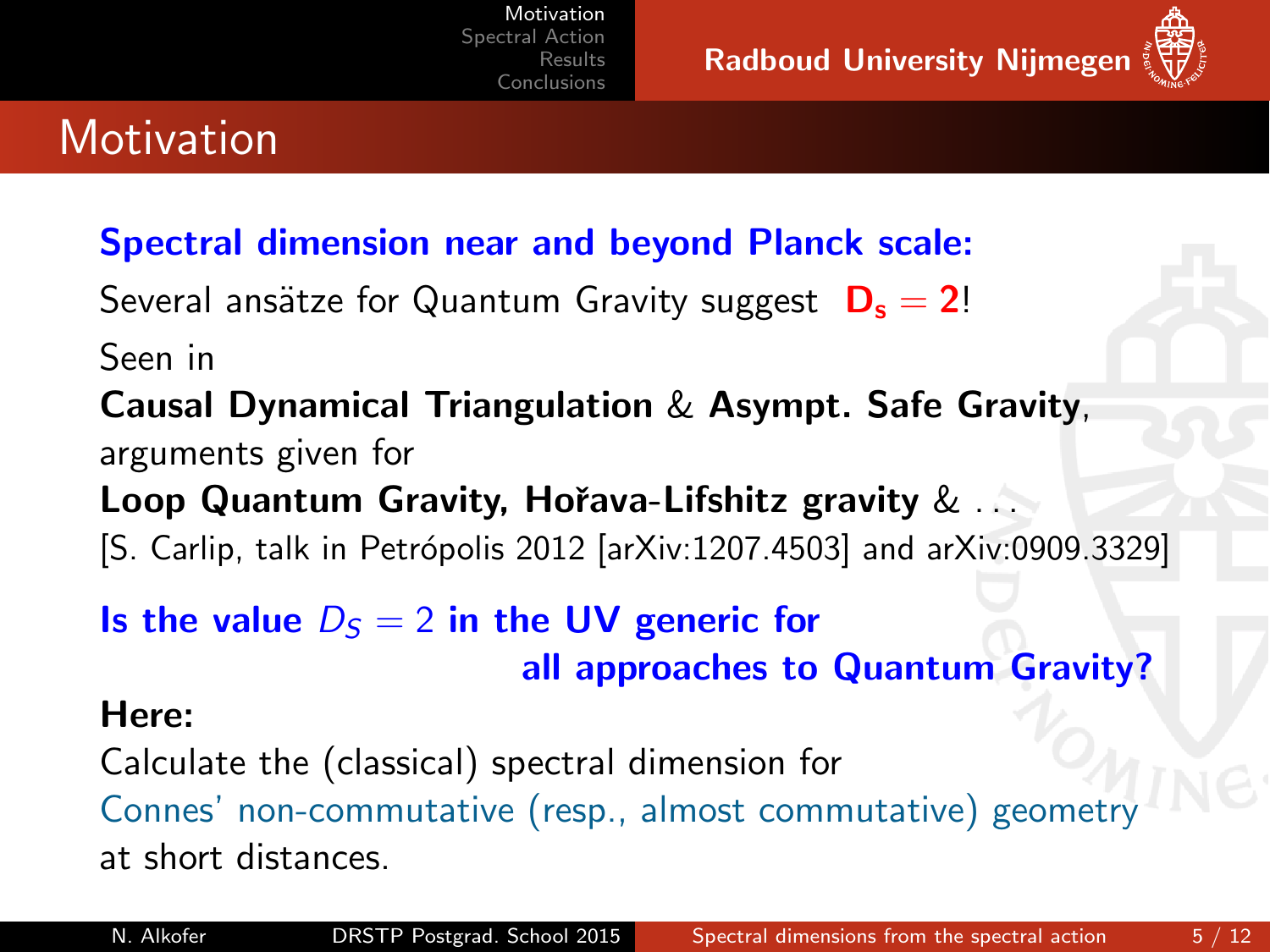Radboud University Nijmegen



## Spectral action

Connes' "Almost-commutative geometry" implies spectral action for bosons:

$$
S_{\chi,\Lambda}=\text{Tr}\big(\chi(D^2/\Lambda^2)\big)
$$

- $\bullet$  x positive otherwise arbitrary function
- **2** D Dirac operator: contains spin 0, 1 & 2 fields

<span id="page-5-0"></span> $D^2 = -(\nabla^2 - i\gamma^\mu\gamma_5\nabla_\mu\phi - \phi^2 + \frac{i}{4}[\gamma^\mu, \gamma^\nu]\mathcal{F}_{\mu\nu} - \frac{1}{4}\mathcal{R}$ 

3 Λ physical scale, e.g., Planck mass or GUT Scale

#### Conjecture:

[M. A. Kurkov, F. Lizzi, D. Vassilevich, Phys. Lett. B 731 (2014) 311. "High energy bosons do not propagate"

. . . based on qualitative arguments . . .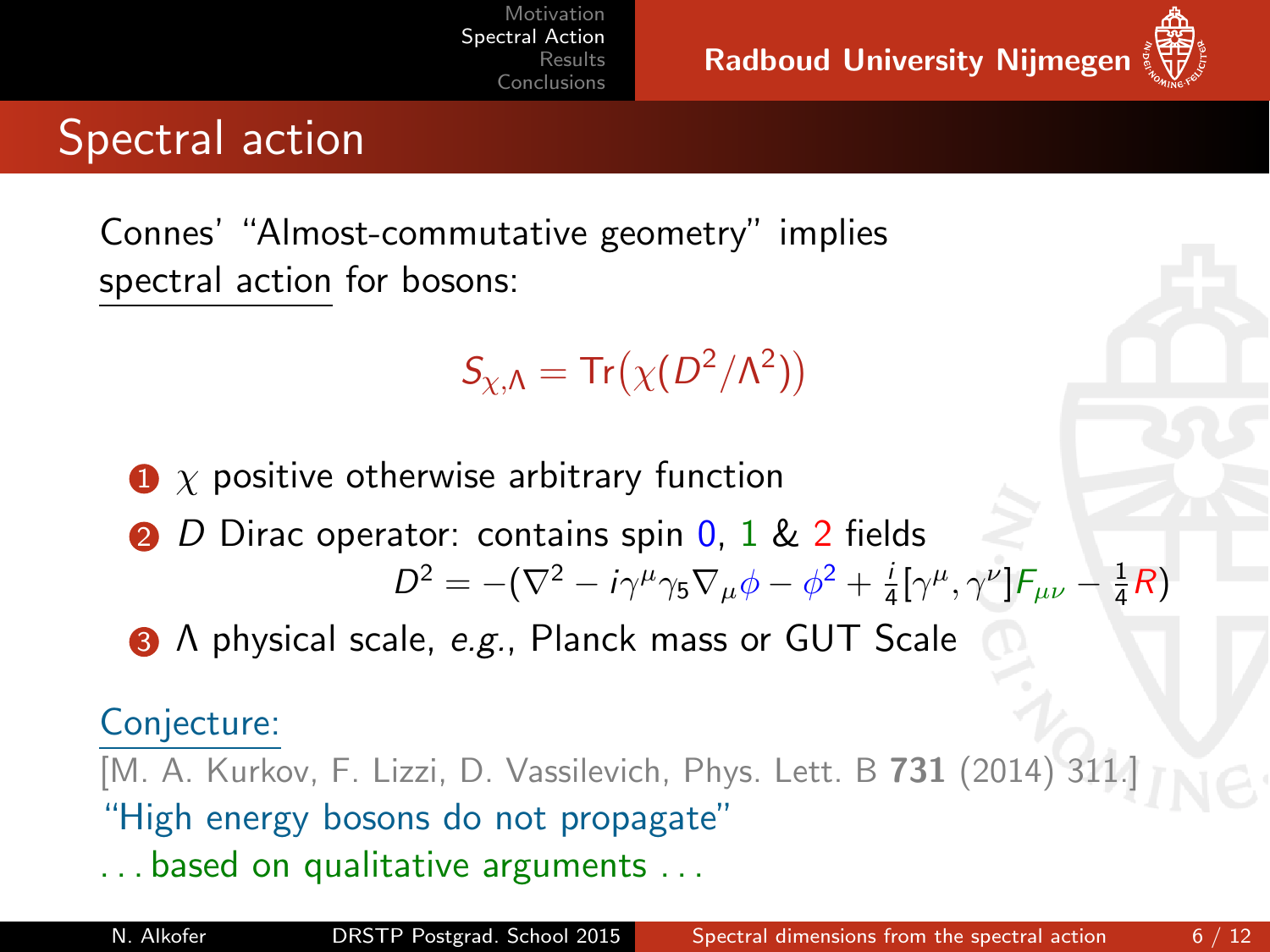Radboud University Nijmegen

<span id="page-6-0"></span>

### Results

Expand Spectral Action for  $\chi(z) = e^{-z}$  to 2nd order in fields:

$$
S^{(2)} \propto \int d^4x \left( \phi G_0(-t\partial^2)\phi + A_\mu G_1(-t\partial^2)A_\mu + \mathbf{h}_{\mu\nu} G_2(-t\partial^2) \mathbf{h}_{\mu\nu} \right)
$$

These functions are non-polynomial in  $z = tp^2 = p^2/\Lambda^2!$  $-4$   $-4$   $0.1$   $10$   $1000$  z  $-3\frac{1}{2}$  $-2\frac{1}{2}$  $-1\frac{1}{r}$ 0Į  $1\frac{1}{5}$ 2  $G_{s}(z)$  $G_0(z = tp^2)$  scalar,  $G_1(z)$  gauge field,  $G_2(z)$  graviton.  $\lim_{z\to\infty} G_{0,1} = 0$  $\lim_{z\to\infty} G_2 = -3/2$ 

Note that for scalar, *i.e.*, Higgs,  $F_0(0) = m^2 = -\Lambda^2/(4\pi)^2 < 0. \implies \text{SSB!}$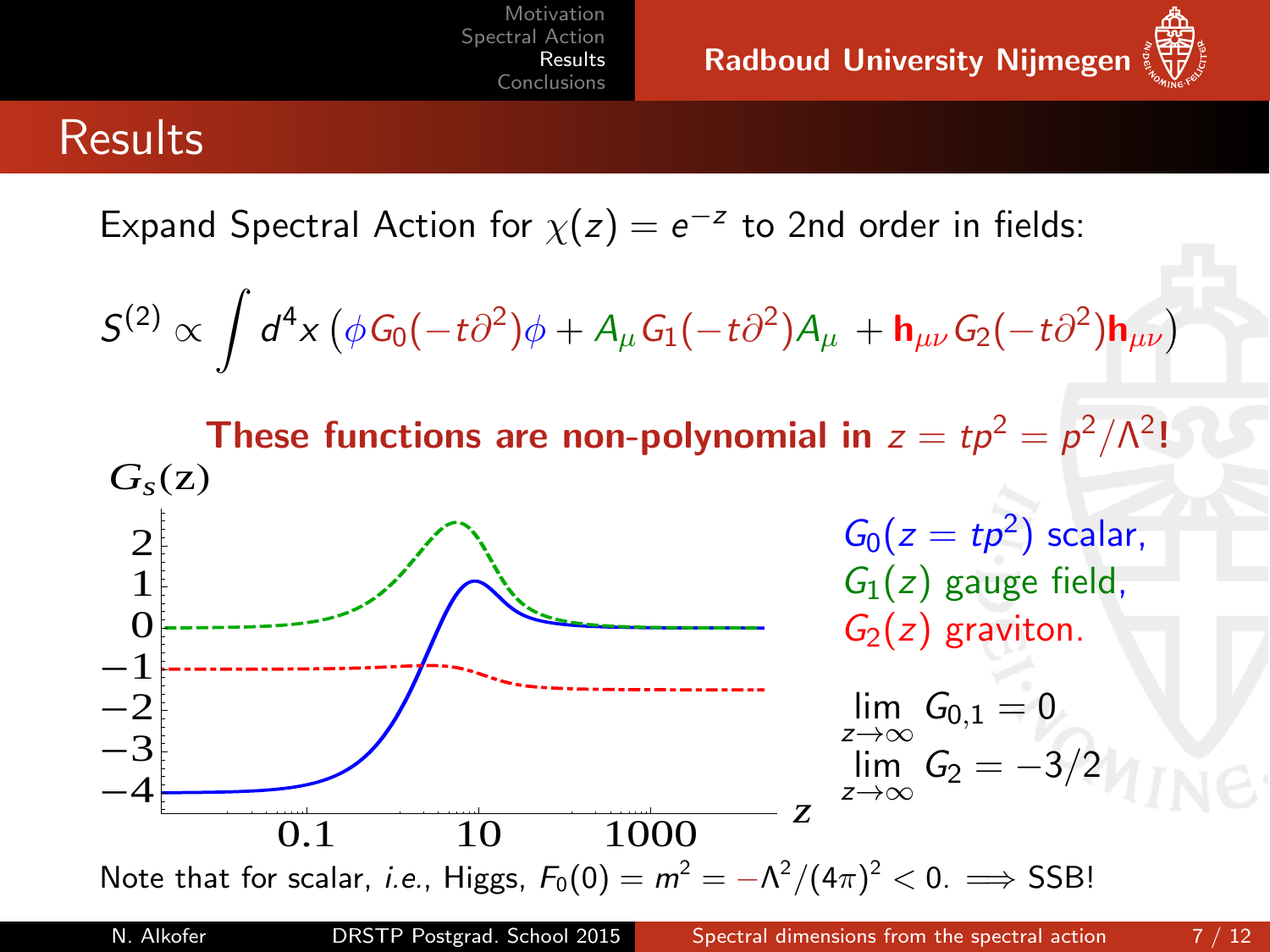Radboud University Nijmegen



### **Results**

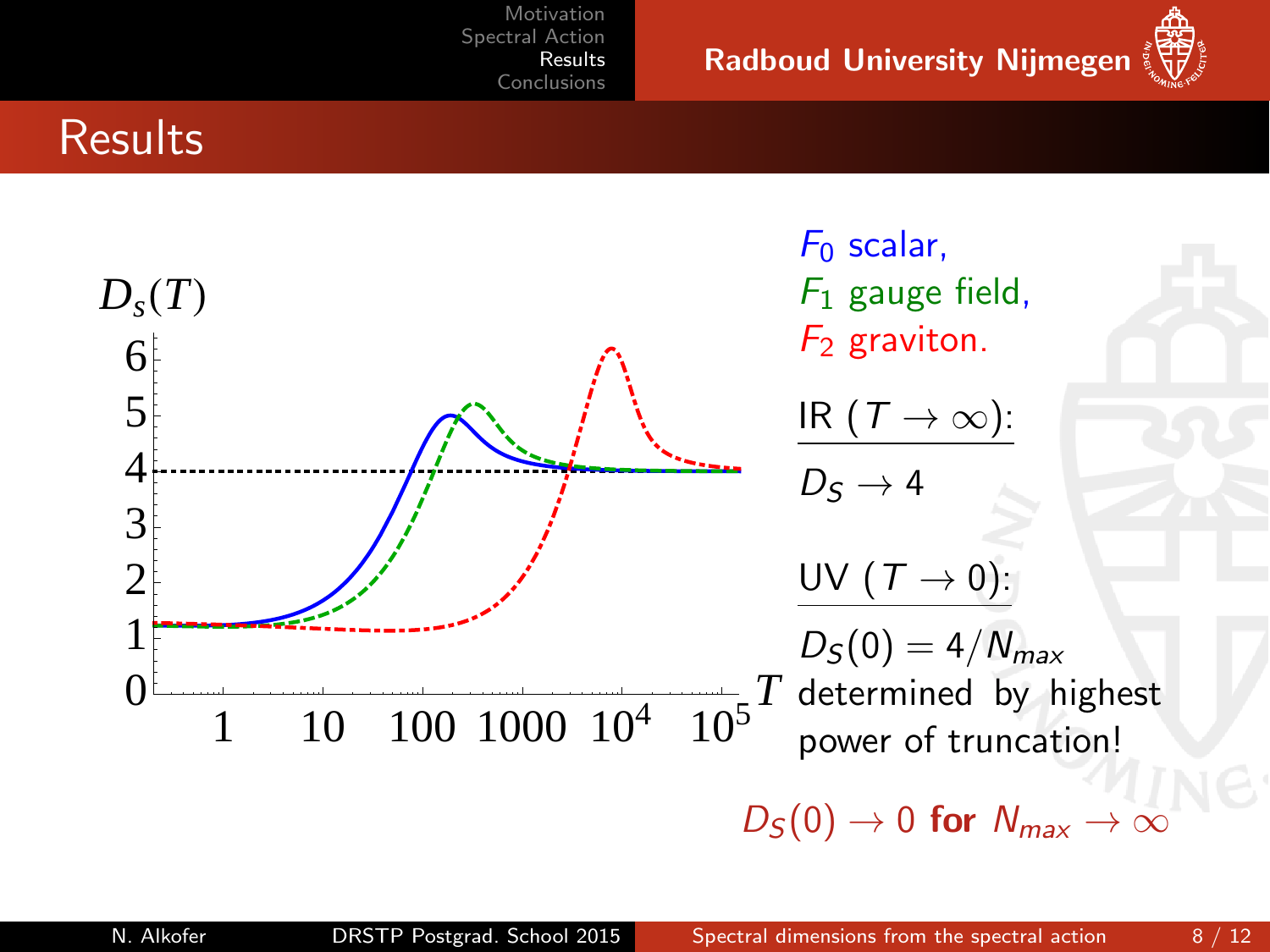

# **Results**

Include full momentum dependence of inverse propagators:

- Regularise mom. integrals  $\mathcal{P}(\mathcal{T}; \Lambda_{\rm UV}) = \int^{\Lambda_{\rm UV}} \frac{d^4 p}{(2\pi)^4}$  $\frac{d^4 p}{(2\pi)^4} e^{-\mathcal{T}F(p^2)}$
- $\Lambda_{\text{UV}} \rightarrow \infty$  (NB: A fixed!)
- "Late-time" expansion of functions: one can analytically show

$$
D_{S}(T)=\lim_{\Lambda_{\text{UV}}\to\infty}D_{S}(T;\Lambda_{\text{UV}})=0.
$$

#### Consequence:

Spectral dimensions vanish in UV / for very small distances! Space-time fractures into non-communicating points!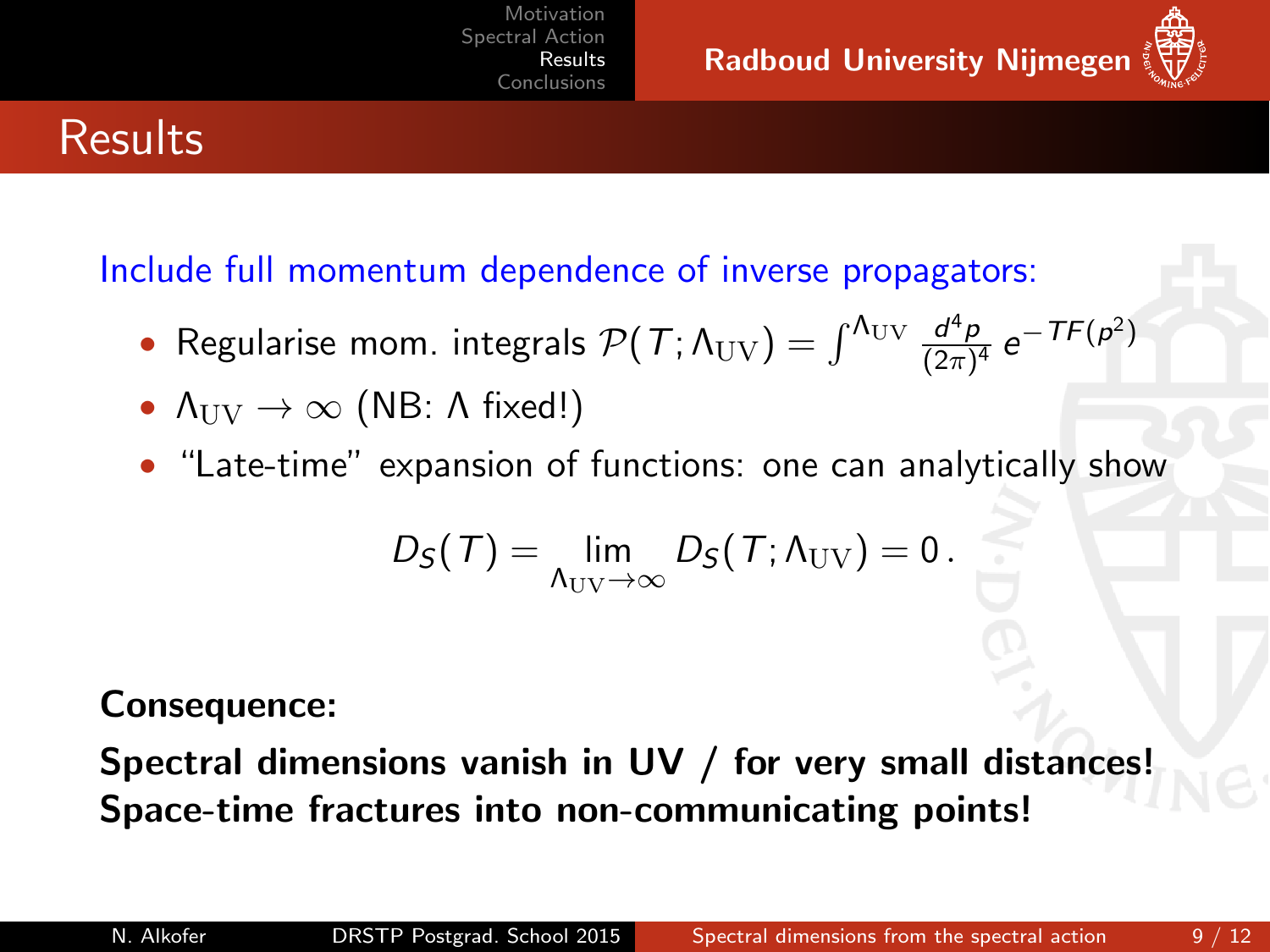Radboud University Nijmegen

<span id="page-9-0"></span>

# **Conclusions**

Almost-commutative geometry:

- Calculation of the scale-dependent spectral dimensions of bosons from a spectral action.
- Spectral dimensions vanish beyond Planck scale! ("High-energy bosons do not propagate!")
- Space-time fractures into non-communicating points!
- Different than in all other approaches to Quantum Gravity!
- ? Spectral dimensions if quantum propagators are used?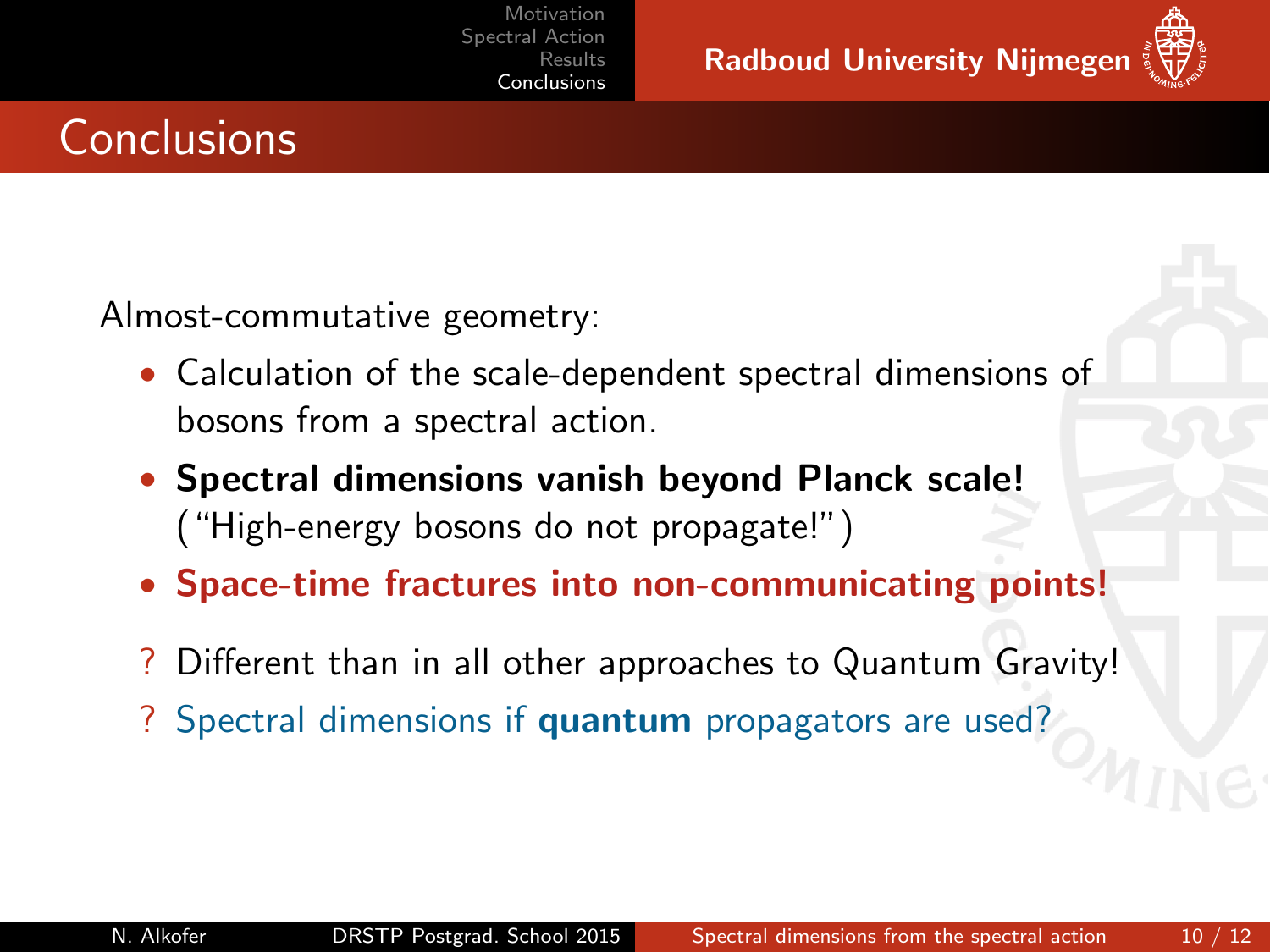

Connes' non-commutative / almost commutative geometry: [A. Connes, "Non-commutative geometry," Academic Press, 1994; K. van den Dungen, W.D. van Suijlekom, Rev.Math.Phys.24, 1230004 (2012).]

- Spectral triple  $\{A, H, D\}$ : Algebra, Hilbert space, Dirac operator
- Continuous spectral triple ⊗ discrete spectral triple  $($   $\equiv$  Riemannian manifold) (non-comm. part  $\rightarrow$  gauge sym.)
- **1** Generalisation of Riemannian geometry
- **2** Universal formula for the action of elementary fields
- **3** Very high energies: Framework for unification of SM & gravity